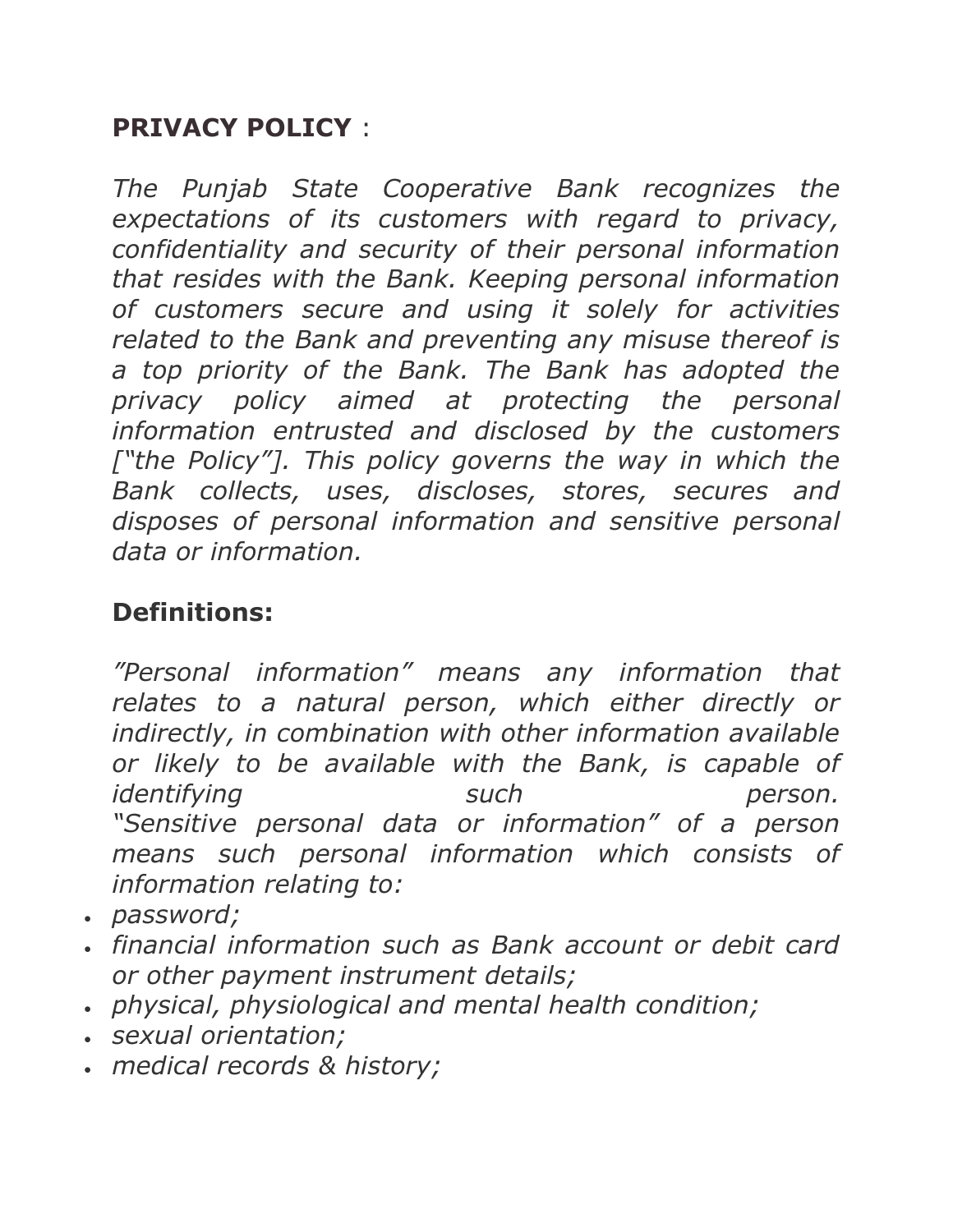- *any detail relating to the above clauses as provided to body corporate for providing service;*
- *any of the information received under above clauses by body corporate for processing, stored or processed under lawful contract or otherwise. Provided that, any information that is freely available or accessible in public domain or any other law for the time being in force shall not be regarded as sensitive personal data or information for the purposes of this policy.*

# **Applicability:**

*This Policy is applicable to personal information and sensitive personal data or information collected by the Bank or it's affiliates directly from the customer, mobile apps and electronic communications as also any information collected by the Bank's server from the customer's browser.*

#### **Purpose of Collection and Use of Personal Information:**

*The Bank collects and uses the financial information and other personal information from its customers. This information is collected and used for specific business purposes or for other related purposes designated by the Bank or for a lawful purpose to comply with the applicable laws and regulations. The Bank shall not divulge any personal information collected from the customer, for cross selling or any other purposes. The authenticity of the personal information provided by the customer shall not be the responsibility of the Bank. Any information that is freely available or accessible in*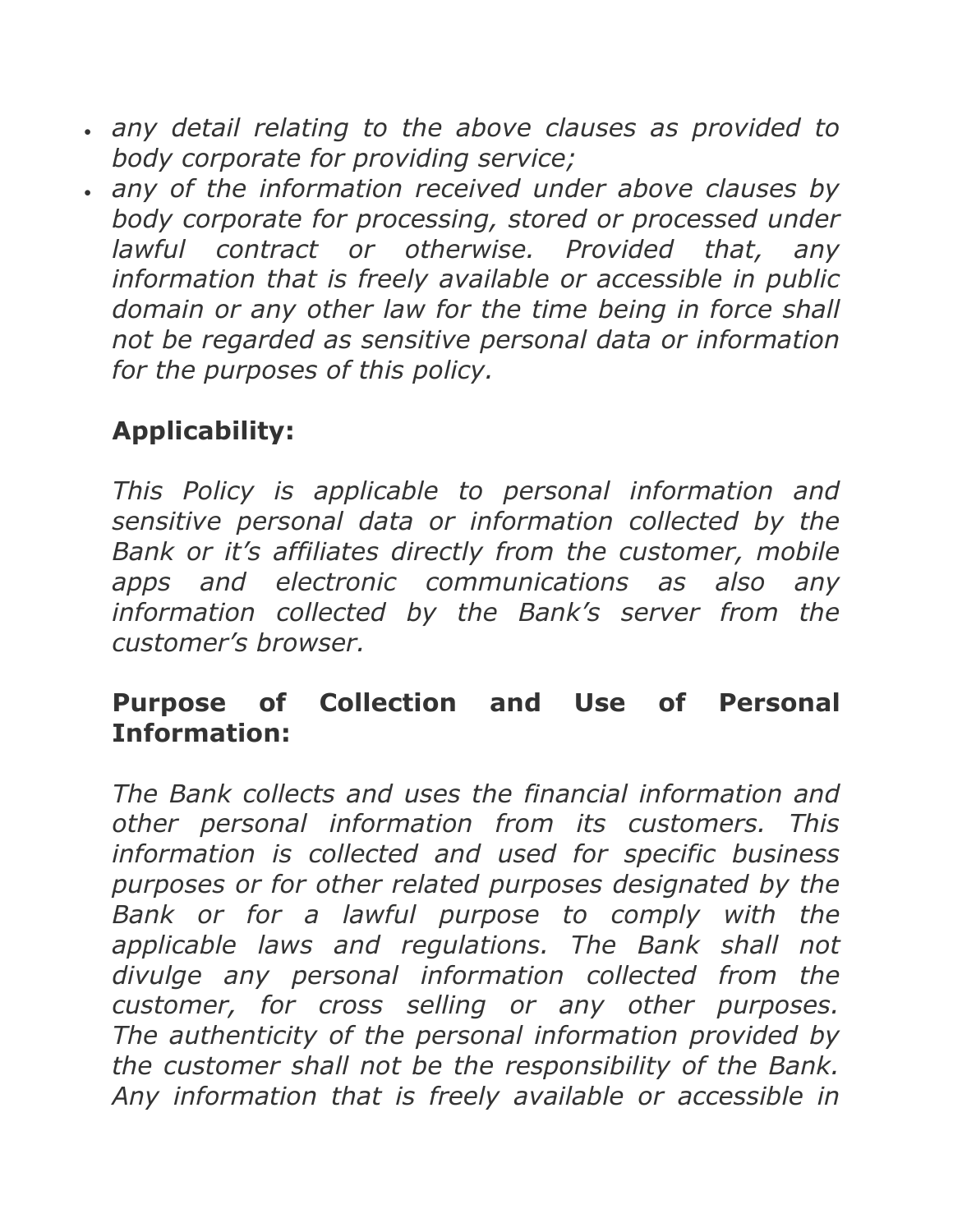*public domain for the time being in force shall not be regarded as personal information for the purposes of this Policy and the Bank shall not be responsible for the same.*

### **Disclosure of Personal Information:**

*The personal information collected by the Bank shall not be disclosed to any other organization except:*

- *1.where the disclosure has been agreed in a written contract or otherwise between the Bank and the customer;*
- *2.where the disclosure has been agreed in a written contract or otherwise between the Bank and the customer;*
- *3.where the Bank is required to disclose the personal information to a third party on a need-to-know basis, provided that in such case the Bank shall inform such third party of the confidential nature of the personal information and shall keep the same standards of information/ data security as that of the Bank.*

### **Reasonable Security Practices and Procedures:**

*The security of personal information is a priority and is protected by maintaining physical, electronic, and procedural safeguards that meet applicable laws. The Bank shall take reasonable steps and measures to protect the security of the customer's personal information from misuse and loss, un-authorized access, modification or disclosure. The Bank maintains its security systems to ensure that the personal information of the customer is appropriately protected and follows the extant standard encryption norms followed for the transmission of information. The Bank ensures that its employees and*